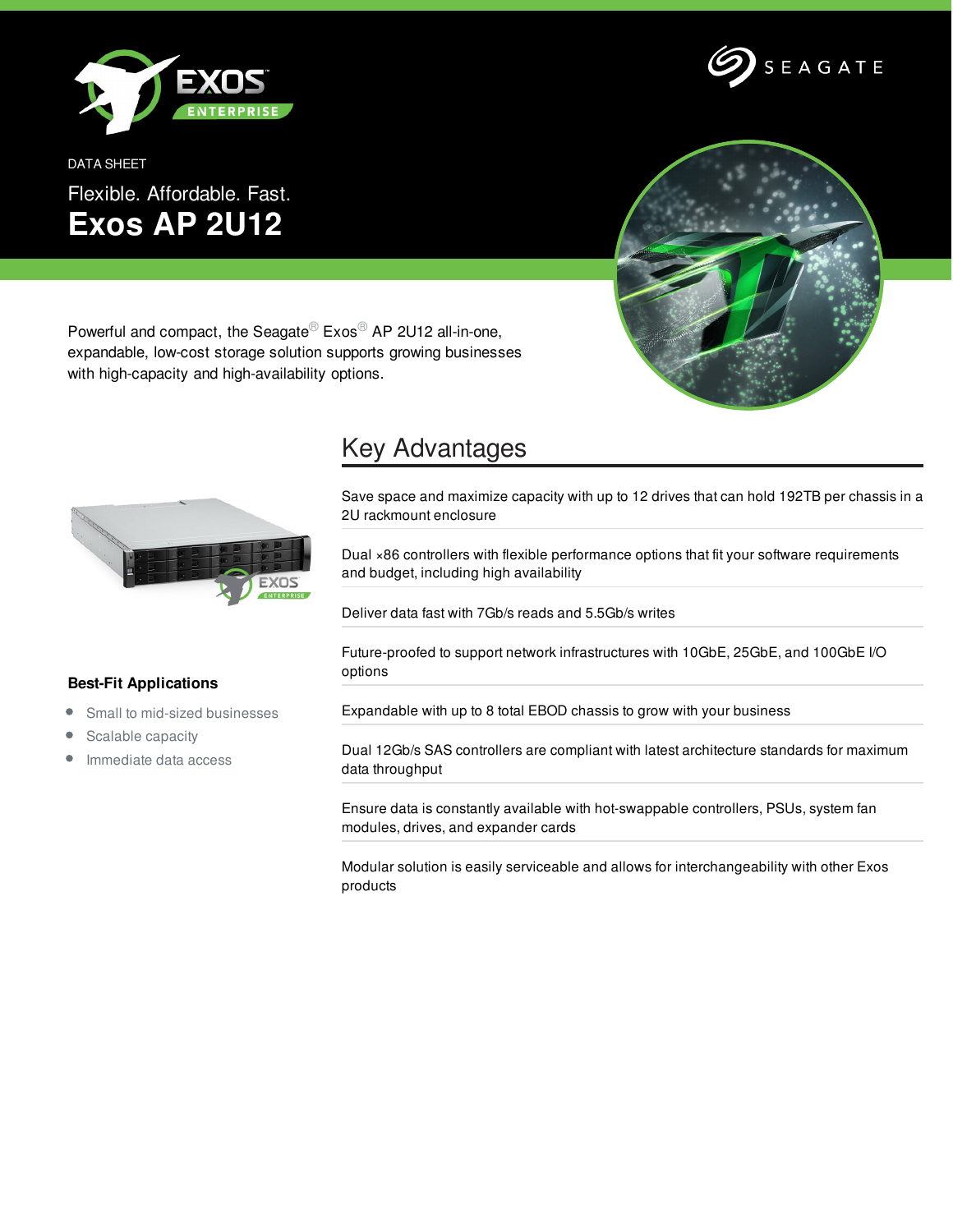



| Specifications                             |                                                                                                                                                                                                                                                                              |
|--------------------------------------------|------------------------------------------------------------------------------------------------------------------------------------------------------------------------------------------------------------------------------------------------------------------------------|
| <b>Controller Specifications</b>           |                                                                                                                                                                                                                                                                              |
| <b>Controller and Quantity</b>             | One or two AP-LS-1 controllers, redundancy optional                                                                                                                                                                                                                          |
| CPU Type and Quantity Per Controller       | One Intel $\mathbb{R}^{\infty}$ Xeon E5 processors v4 family up to 85W TDP                                                                                                                                                                                                   |
| Memory Type and Quantity Per<br>Controller | up to 4 standard-height DDR4-2400 dimm slots                                                                                                                                                                                                                                 |
| Internal Boot Drive Per Controller         | Two M.2 SATA devices                                                                                                                                                                                                                                                         |
| Onboard I/O                                | Two 10GbE RJ45 ports (Intel X540); two 1GbE RJ45 ports (Intel i350-AM4); one 1GbE RJ45 port (management from BMC)                                                                                                                                                            |
| PCIe Expansion                             | One low-profile, half-length PCIe gen 3 x16 slot; one Seagate AP-LS-1 custom form-factor PCIe gen 3 x 16 slot                                                                                                                                                                |
| Storage Infrastructure                     | One 12Gb/s SAS controller with optional turbo mode adding second SAS controller                                                                                                                                                                                              |
| Host/Expansion I/O Ports                   | Two x4 mini-SAS HD 12G expansion I/O connectors                                                                                                                                                                                                                              |
| Inter-Controller Link                      | ×16 PCIe                                                                                                                                                                                                                                                                     |
| <b>Chassis Specifications</b>              |                                                                                                                                                                                                                                                                              |
| <b>Redundant Path</b>                      | Yes (SAS only)                                                                                                                                                                                                                                                               |
| Management/Status Reporting                | Out-of-band CLI via management port and in-band SCSI enclosure services                                                                                                                                                                                                      |
| Device Support                             | 12Gb/s SAS drives and 6Gb/s SATA drives                                                                                                                                                                                                                                      |
| Max Drives Per Enclsoure                   | up to 12 $\times$ 3.5-in LFF or 2.5-in SFF drives (in 3.5-in conversion carrier) (for a full list of supported drives, please contact your<br>account or sales manager)                                                                                                      |
| Hot-Swappable Components                   | HDDs and SSDs (in chassis data slots), power supply and cooling modules units (PCU), and controllers                                                                                                                                                                         |
| Physical                                   | Height: 87.9mm / 3.46 in   Width: 443mm / 17.44 in   Depth: 630mm / 24.8 in   Width (w/ear mounts): 483mm / 19.01 in  <br>Weight: 17kg / 38 lb   Weight (with drives): 32kg / 71 lb                                                                                          |
| Power Requirements-AC Input                |                                                                                                                                                                                                                                                                              |
| Input Power Requirements                   | 100V-240V AC 60Hz/50Hz                                                                                                                                                                                                                                                       |
| Max Power Output per PSU                   | 764W                                                                                                                                                                                                                                                                         |
| Environmental/Temperature Ranges           |                                                                                                                                                                                                                                                                              |
| Operating/Nonoperating Temperature         | ASHRAE A2, 5°C to 35°C (41°F to 95°F), derate 1°C/300m above 900m, 20°C/hr max rate of change / -40°C to 70°C<br>(-40°F to 158°F)                                                                                                                                            |
| Operating/Nonoperating Humidity            | -12°C DP minimum, 8% RH to 85% RH, max DP 21°C / 5% to 100% noncondensing                                                                                                                                                                                                    |
| Operating/Nonoperating Shock               | 5 Gs, 10ms, half sine pulses / 15 Gs, 10ms, half sine pulses                                                                                                                                                                                                                 |
| Operating/Nonoperating Vibration           | 0.21 Gs rms, 5Hz to 500Hz random / 1.04 Gs rms, 2Hz to 200Hz random                                                                                                                                                                                                          |
| Standards/Approvals                        |                                                                                                                                                                                                                                                                              |
| <b>Safety Certifications</b>               | UL 60950-1/UL62368-1 ED2 (United States)   CAN/CSA-C22.2 No.60950-1-07/No.62368-1-14, 2nd Ed (Canada)   EN 60950-<br>1/EN62368-1 (European Union)   IEC 60950-1/IEC 62368-1 Ed2 (International)   CCC (China PRC - CCC Power Supplies)  <br>BIS (India - BIS Power Supplies) |
| Ecodesign                                  | Commission Regulation (EU) 2019/424 (Directive 2009/125/EC)                                                                                                                                                                                                                  |
| Emissions (EMC)                            | FCC CFR 47 Part 15 Subpart B Class A (United States)   ICES/NMB-003 Class A (Canada)   EN 55032 Class A   AS/NZS<br>CISPR 32 Class A (Australia/New Zealand)   VCCI Class A (Japan)   KN 32 Class A   CNS 13438 Class A (Taiwan)                                             |
| Harmonics                                  | EN 61000-3-2 (EU)                                                                                                                                                                                                                                                            |
| Flicker                                    | EN 61000-3-3 (EU)                                                                                                                                                                                                                                                            |
| Immunity                                   | EN 55024 (EU)   KN 24/KN 35 (S. Korea)   CISPR 24/CISPR35                                                                                                                                                                                                                    |
| <b>Environmental Standards</b>             | The RoHS Directive (2011/65/EU)   The WEEE Directive (2012/19/EU)   The REACH Directive (EC/1907/2006)   The<br>Batteries Directive (2006/66/EC)                                                                                                                             |
|                                            |                                                                                                                                                                                                                                                                              |